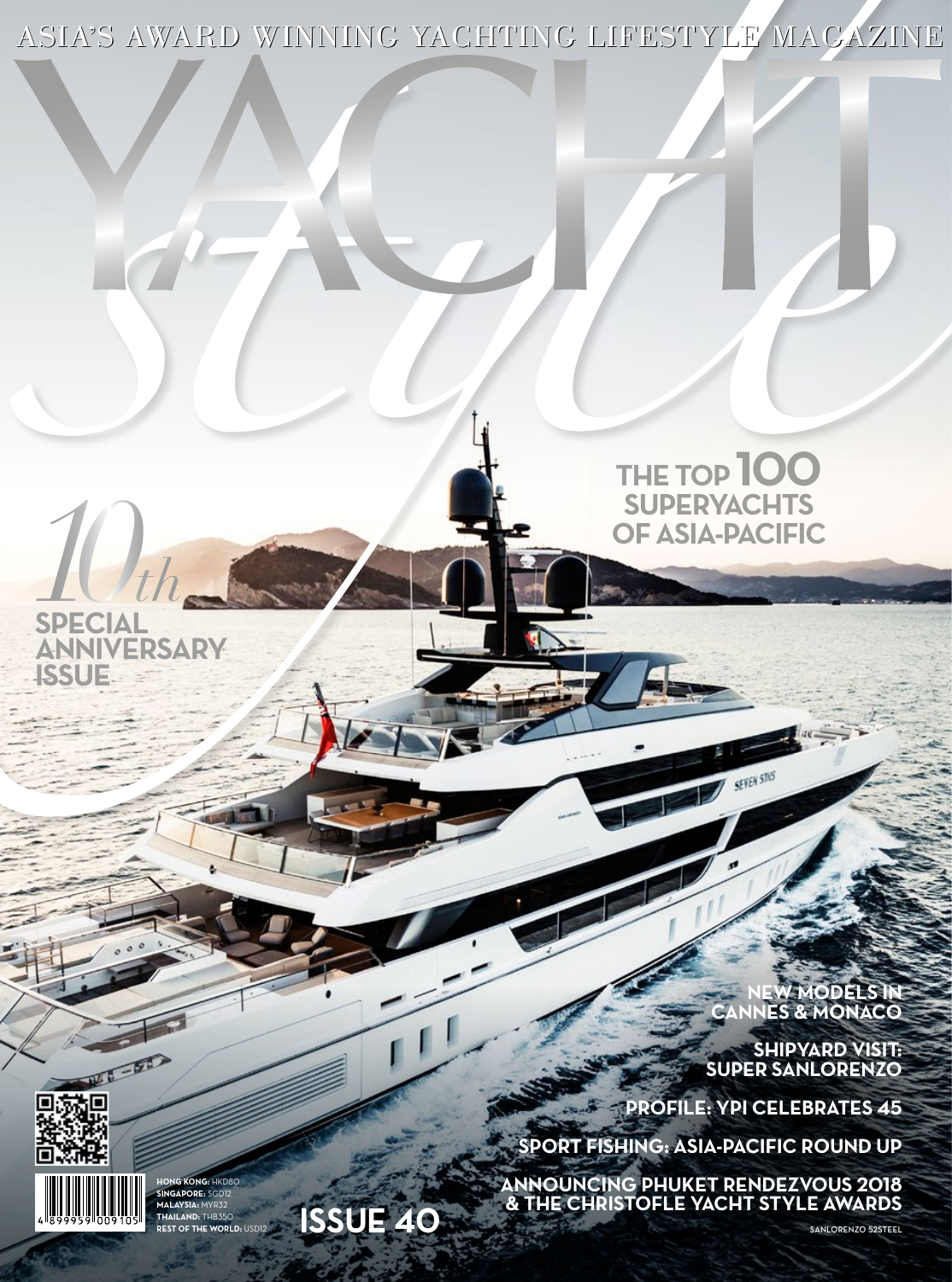### **CONTEST 67CS**

# **building dreams together**

As to do is to dare, to dream is to stimulate, and at Contest Yachts these principles guide our practice. A third generation family business building yachts in the very finest of Dutch boat building traditions, we create and innovate with care and respect for commissioning clients with whom we build dreams together.

We are renowned for nimble, very well able and extremely safe bluewater cruisers capable of making fast passage while equipped for ease of handling and exceptional, practical comfort at sea and at rest.

Our heart and passionate practice is not in production line yachts. It is in highly personalised, semi-custom building. Our range spans 13-26 metres, sail and motor, and each yacht that we build is individually arranged, specified, styled and finished to match each particular owner's personal desires and purpose.

Together, with you, our specialist designers, stylists and engineers, first plan in minute detail all arrangements and specification to match exactly your individual needs and wishes.



Contest Yachts Holland info@contestyachts.com www.contestyachts.com Contest Yachts Asia | Northrop and Johnson hugo.vanschaik@NorthropandJohnson.com www.northropandjohnson.com

**42CS 45CS 50CS 57CS 62CS 67CS 72CS 85CS 52MC**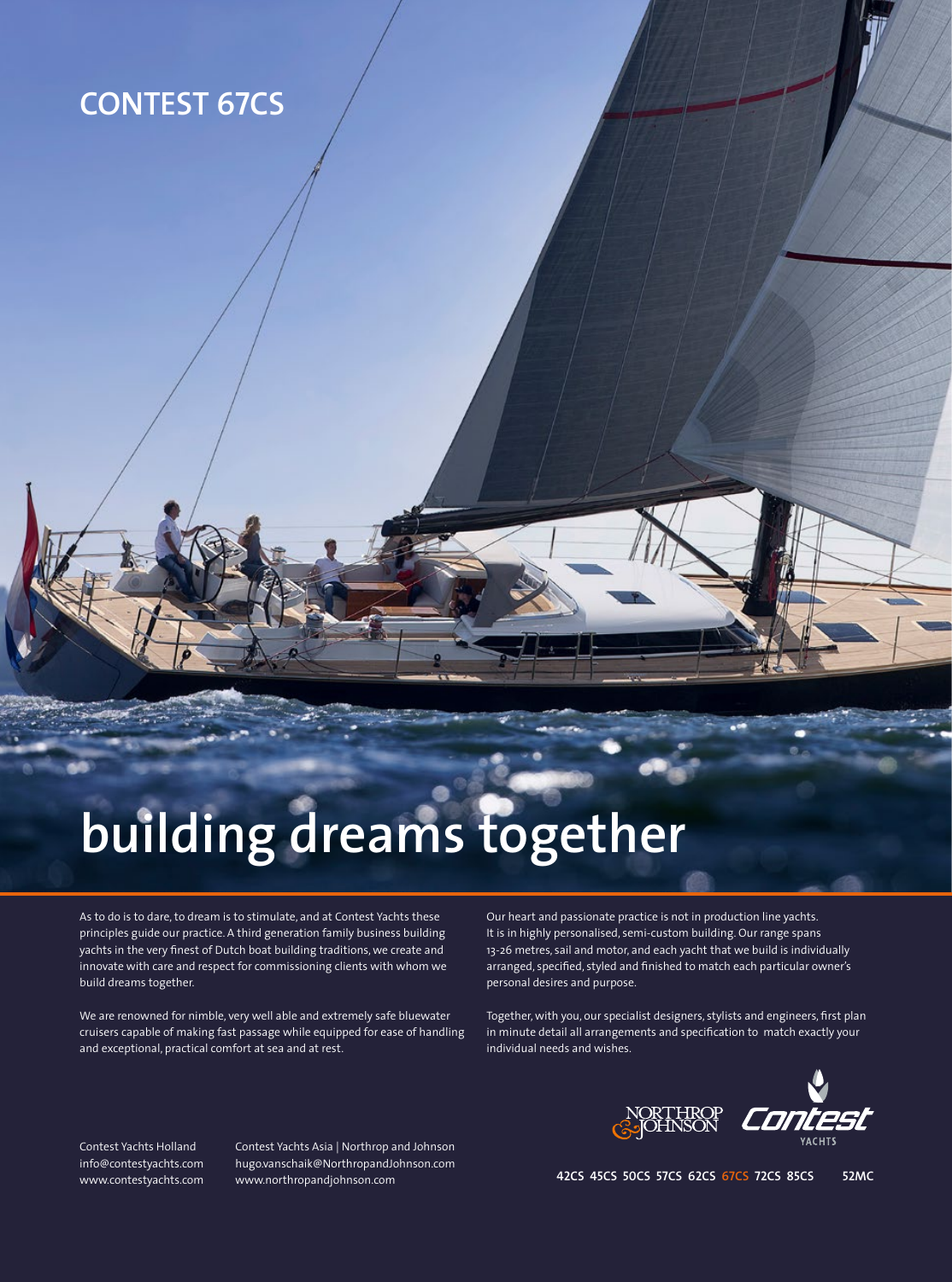## **CONTEST 67CS: THE BLUEWATER GAME-CHANGER**

*Two years ago, Holland's top semi-custom, bluewater constructor Contest Yachts announced a design partnership with leading German studio judel/vrolijk & co. Their recently launched Contest 67CS proves just how shrewd a move this was.* 

WORDS **MIKE OWEN** 



*A very graceful and capable modern world cruiser with excellent flush working deck and walk-through double cockpit plan. The perfect pairing of performance and practicality.*

etaining Contest Yachts' much-respected visual cues of flush decks, wraparound windows and coachroof overhang as start point, judel/vrolijk's latest transition introduces an even more dynamic shaping. First, the yacht's bulwark height was lowered and its freeboard lifted a little, then the bow was slimmed, the stern broadened and the under-hull aft flattened. This increased form stability – aided further by a new L-keel profile – and in the process, the centre of gravity was lowered and the vessel's interior volume grew, substantially.

Reflecting Contest's high-end customisation skills, the yacht's interior arrangement is very flexible, comprising a four sleepingcabin plan with options between a master suite aft or forward; galley midships or aft; and crew either housed forward or midships. The styling and fitting is to impeccable standards both in clever, fine interior design by Wetzels Brown and the yard's own expert craftsmanship.

Construction combines Contest's renowned, Lloyd's certified, vacuum-infused, cored composites methodology with judel/vrolijk's new lay-up matrix and grid system increasing stiffness while lightening weight. Again improving CoG, engine and generator have been brought further into the boat underfloor and well silenced under the specialist guidance of Van Cappellen. This expertise applies throughout, from a custom V-bracket in place of a vibration-prone P, to fastening and ducting methodologies, and frequency-driven ventilation for accommodation and machinery spaces. This is an exceptionally quiet boat.

Further demonstrating the specific attention to engineering, there's a dedicated, full height technical room centralising the balanced inverter/charger energy system and all other key electronic componentry. With this space insulated and temperature controlled, operation is optimised, management simplified. And in case of PLC failure, conventionally leading to a dead boat, a further failsafe system